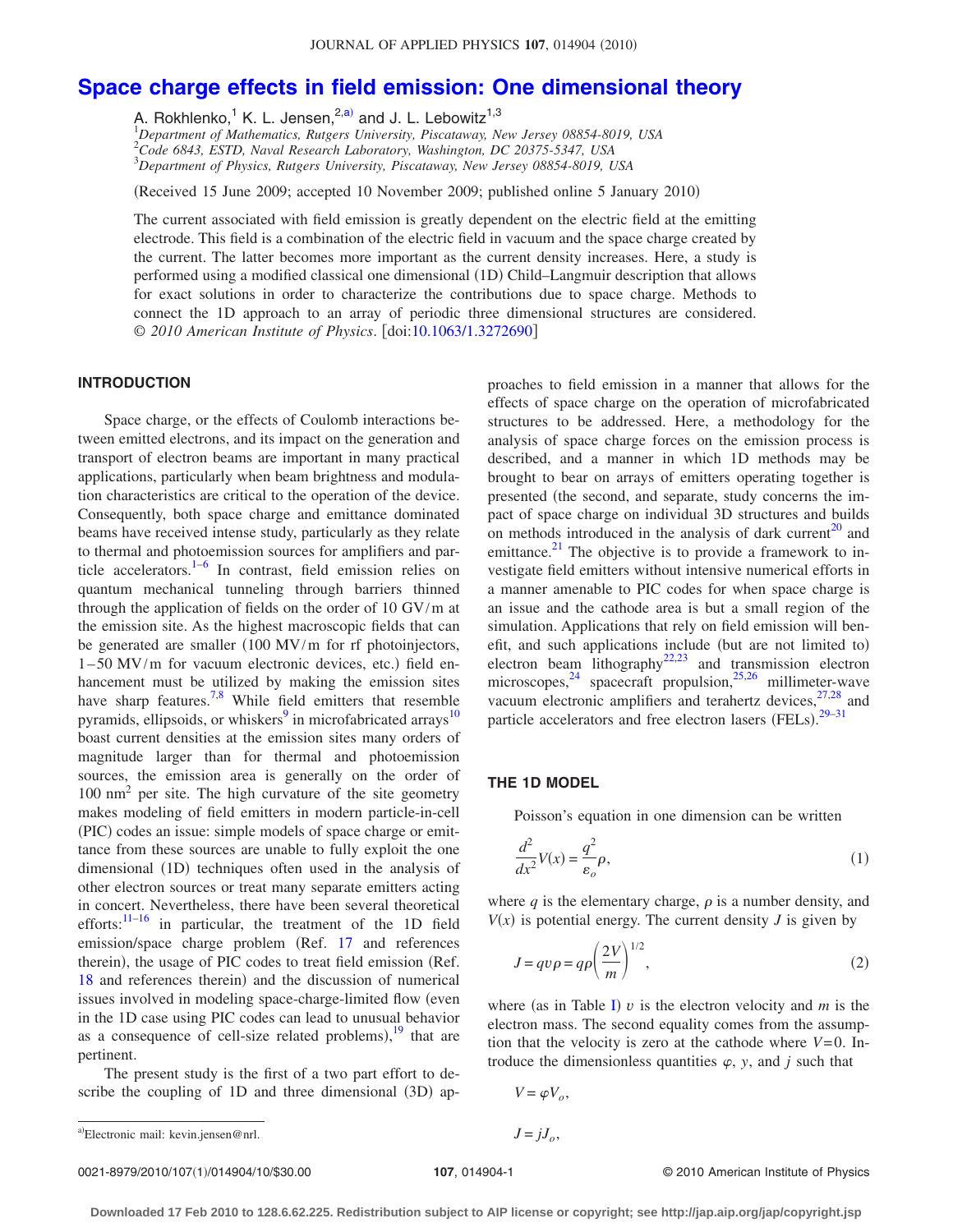<span id="page-1-0"></span>TABLE I. Symbols and parameters.

| Symbol                               | Definition                                                | Value                    | Unit         |
|--------------------------------------|-----------------------------------------------------------|--------------------------|--------------|
| Fundamental constants and parameters |                                                           |                          |              |
| $\mathfrak{m}$                       | Electron mass                                             | 510 999                  | eV/c2        |
| $\mathcal{C}$                        | Speed of light                                            | 299.792                  | nm/fs        |
| $\hbar$                              | Planck's constant                                         | 0.658 212                | eV fs        |
| q                                    | Unit charge                                               | 1                        | q            |
| $R_{\infty}$                         | Rydberg constant                                          | 13.6057                  | eV           |
| $\alpha_{\rm fc}$                    | Fine structure constant                                   | 1/137.036                | $\cdots$     |
| $a_{\alpha}$                         | Bohr radius $\hbar / \alpha_{\rm fs} mc$                  | 0.052 917 7              | nm           |
| $\epsilon_0$                         | Permittivity of free space                                | $5.52635 \times 10^{-2}$ | $q^2$ /eV nm |
| Q                                    | $\alpha_{\rm fs}\hbar c/4$                                | 0.359 991                | eV nm        |
| $\overline{F}$                       | Field at cathode                                          | .                        | eV/nm        |
| V                                    | Potential                                                 | .                        | eV           |
| Copperlike parameters                |                                                           |                          |              |
| $\mu$                                | Chemical potential                                        | 7                        | eV           |
| $k_F$                                | $(2m\mu)^{1/2}/\hbar$                                     | 13.5546                  | 1/nm         |
| $U_F$                                | Fermi velocity                                            | 1.569 19                 | nm/fs        |
| Φ                                    | Work function                                             | 4.5                      | eV           |
| FN field emission parameters         |                                                           |                          |              |
| B                                    | $J_{FN}$ parameter, Eq. (20)                              | 65.2073                  | eV/nm        |
| к                                    | $J_{FN}$ parameter, Eq. (20)                              | 0.772 808                |              |
| v(y)                                 | Elliptical integral function $1-y^2[1-\frac{1}{3}\ln(y)]$ |                          |              |
| t(y)                                 | Elliptical integral function                              | $\approx t(y_0) = 1.061$ |              |
| $y_o$                                | $e^{-1/2}$                                                | 0.606 531                | .            |

$$
x = yL,\tag{3}
$$

where  $V<sub>o</sub>$  is the anode potential,  $J<sub>o</sub>$  is a characteristic current, and *L* is the distance between the anode and the cathode surface. Equation  $(1)$  $(1)$  $(1)$  becomes (compare to the treatments of Refs. [32](#page-9-5) and [33](#page-9-6))

<span id="page-1-1"></span>
$$
\frac{d^2}{dy^2}\varphi(y) = \frac{j}{\sqrt{\varphi}},\tag{4}
$$

<span id="page-1-6"></span>where  $J<sub>o</sub>$  is defined by

$$
J_o \equiv \frac{9}{4} J_{\text{CL}}(V_o, L) = \sqrt{\frac{2}{m}} \left( \frac{\varepsilon_o V_o^{3/2}}{qL^2} \right) \tag{5}
$$

and  $J_{CL}$  is the familiar Child–Langmuir (CL) maximum current that can be drawn across an anode-cathode gap with no initial velocity of the electrons and zero field at the cathode.<sup>[3](#page-8-17)</sup> Solving Eq. ([4](#page-1-1)) with appropriate boundary conditions is straightforward and has been done in the literature (see Ref. [17](#page-8-8) and references therein), but the solution is synopsized in the present notation with an eye to eliminate problems with the appearance of nonphysical results. Representing the product of charge *q* and field at the cathode by  $F = fV_o/L$ , where  $f$  is dimensionless, solutions to Eq.  $(4)$  $(4)$  $(4)$  are then given by

$$
\frac{d\varphi}{dy} = (4j\sqrt{\varphi} + f^2)^{1/2}.
$$
\n(6)

A second integration yields [compare Eq.  $(3)$  of Ref. [11](#page-8-6)]

$$
(4j\sqrt{\varphi} + f^2)^{1/2} (2j\sqrt{\varphi} - f^2) + f^3 = 6j^2 y.
$$
 (7)

Invoking the boundary conditions that at  $y=1$ ,  $\varphi=1$ , then gives

<span id="page-1-2"></span>
$$
(4j + f2)1/2(2j - f2) + f3 = 6j2.
$$
 (8)

Equation  $(8)$  $(8)$  $(8)$  is an exact equation for the 1D diode and does not have unphysical solutions: manipulations with it should be done with care in order not to introduce them. Equation ([8](#page-1-2)) can be written as

<span id="page-1-5"></span>
$$
j = \frac{1}{9} [2 + (2 - 3f)\sqrt{1 + 3f}], \tag{9}
$$

which provides a universal relation between the current and the field at the cathode independent of the relation between the field at the cathode and the emitted current (see also Ref. [17](#page-8-8)). It encapsulates the two most familiar limits: in the limit that the current vanishes, then  $f=1$ , or the field at the cathode  $F = V_o / L$ ; conversely, if  $f = 0$ , then  $j = 4/9$  (the CL current density). Observe that the field  $f$  at the cathode cannot exceed 1 (its vacuum value) when space charge is absent and there is no screening.

We shall consider particular solutions depending on the behavior of  $j(f)$ , namely, a linear and quadratic dependence, which can be handled analytically, and a Fowler–Nordheim  $(FN)$  linear field model.<sup>34</sup> Using the image charge, or Schottky barrier lowering, factor<sup>35</sup> is reserved for the 3D case and shall be considered separately.<sup>36</sup> Before considering these cases, we note that Eq.  $(8)$  $(8)$  $(8)$  can be manipulated and re-expressed in a convenient form without square roots as

<span id="page-1-3"></span>
$$
3f^2(1-f) - j(4-9j) = 0,\t(10)
$$

which bears a relationship to Eq.  $(13)$  $(13)$  $(13)$  of Forbes<sup>17</sup> [note, however, that Eq. ([10](#page-1-3)) allows unphysical solutions as the second root of the resulting quadratic equation, e.g.,  $f = 1$  and  $j=4/9$ , satisfies Eq. ([10](#page-1-3)) but is not a solution of Eq. ([8](#page-1-2)).

#### **Linear current-field relationship**

For *j*=*af*, that is, the current is linear in the cathode surface field, then according to Eq.  $(10)$  $(10)$  $(10)$  the field satisfies

$$
0 = 3f^2(1-f) - af(4-9af). \tag{11}
$$

<span id="page-1-4"></span>The physically relevant solution is given by

$$
f = \frac{1}{2} \left\{ 1 + 3a^2 + (1 - 3a)\sqrt{1 + \frac{2}{3}a + a^2} \right\},\tag{12}
$$

which yields  $f=1$  when  $a=0$  (and thus  $j=0$ ). The case  $a$  $= 1/3$  corresponds to  $f = 2/3$  and  $j = 2/9$  (half of the space charge limit). The behavior of Eq.  $(12)$  $(12)$  $(12)$  is shown in Fig. [1](#page-2-1) in a form that shows the asymptotic convergence of *f* to the CL limit: the *y*-axis is the ratio of  $j = af$  with the space charge limit  $j_{\text{CL}} = 4/9$ . The increasing influence of space charge can be seen in the small *a* limit, whereas the approach to space charge limited current can be seen in the large *a* limit: these limits are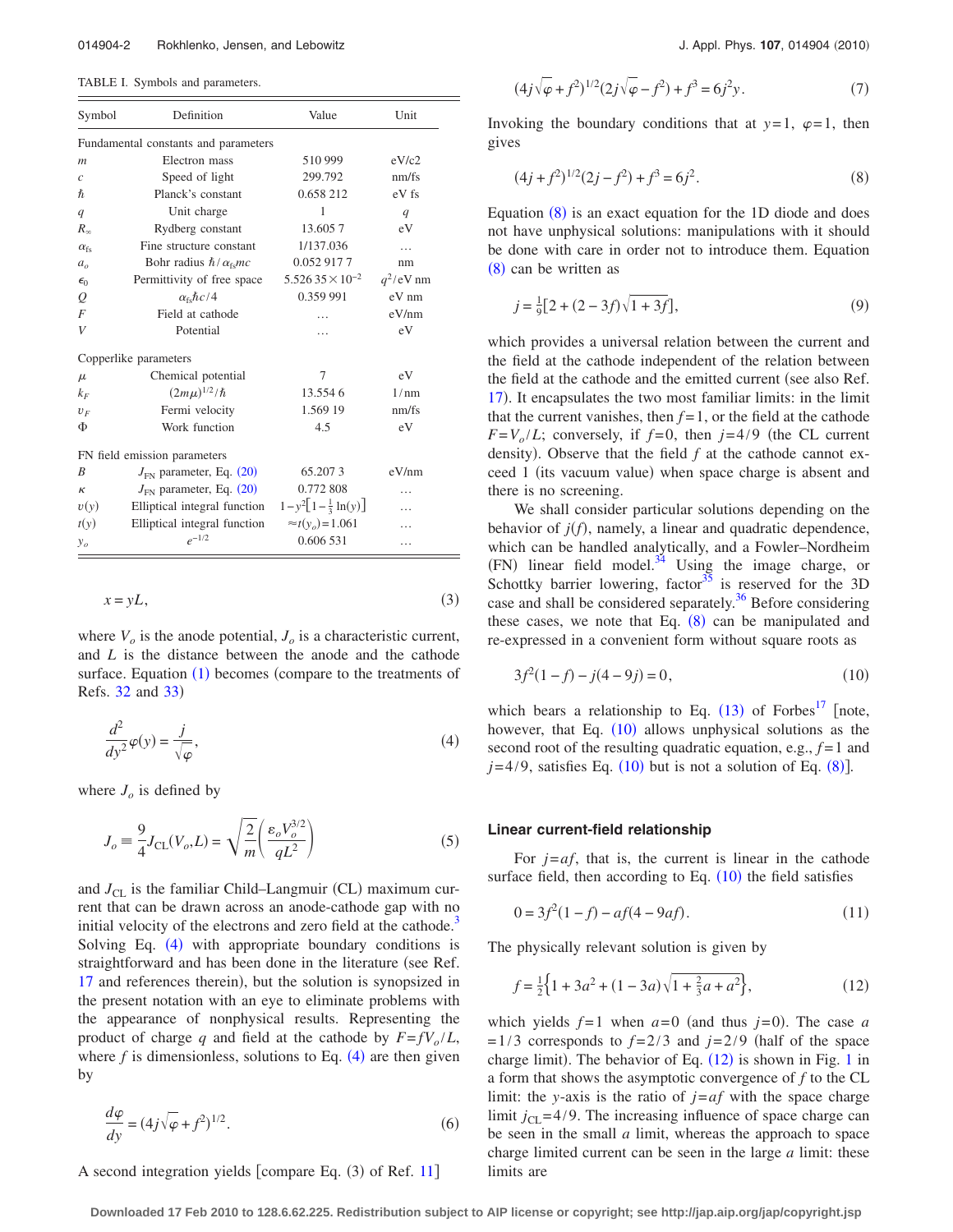<span id="page-2-1"></span>

FIG. 1. Behavior of  $f$  as given by Eq.  $(12)$  $(12)$  $(12)$  for the linear current-field relationship (the gray dashed line represents the CL limit).

<span id="page-2-0"></span>
$$
j(a \ll 1) \approx \frac{a}{1 + \frac{4}{3}a + \frac{5}{9}a^2},
$$
  

$$
j(a \gg 1) \approx \frac{4}{9 + \frac{3}{a^2}}.
$$
 (13)

The expansions are reasonably good: at  $a=1$  Eq. ([13](#page-2-0)) suggests that  $j \approx 0.346$  and 0.333 for the small and large expansions, respectively, as compared to the exact value  $j=0.367$ ,

#### **Quadratic current field**

When  $j = af^2$ , then Eq. ([10](#page-1-3)) becomes

<span id="page-2-2"></span>
$$
0 = f2[3(1-f) - a(4-9af2)].
$$
\n(14)

<span id="page-2-3"></span>The physical solution of Eq.  $(14)$  $(14)$  $(14)$  is

$$
f = \frac{1}{6a^2} [1 - (1 - 2a)\sqrt{4a + 1}].
$$
 (15)

The behavior of the current  $j = af^2$  found from Eq. ([15](#page-2-3)) is shown in Fig. [2](#page-2-4) in a form that exhibits its asymptotic convergence to the CL limit as done in the linear case. As before, the influence of space charge in the small and large *a* limits are

<span id="page-2-4"></span>

FIG. 2. Behavior of  $f$  as given in Eq.  $(15)$  $(15)$  $(15)$  for the quadratic current-field relationship (the gray dashed line represents the CL limit).

<span id="page-2-5"></span>
$$
j(a \le 1) \approx \frac{a}{1 + \frac{8}{3}a - \frac{2}{3}a^2},
$$
  

$$
j(a \ge 1) \approx \frac{4}{9 + \frac{27}{4a}},
$$
 (16)

where Eq. ([16](#page-2-5)) suggests that at  $a=1$ ,  $j \approx 0.333$ , and 0.254 for the small and large expansions, respectively, as compared to the exact value  $j=0.291$ . Also, observe that  $f$  is approximately unity for small values of *a*: specifically, to leading order in *a*, then  $f(a \le 1) = 1 - (4a/3)$  for both the linear and quadratic cases.

The question of what values of the parameters determine when the current becomes space charge dominated is very important in practice. For the 1D geometry and the simple emission models considered, the answers appear in Figs. [1](#page-2-1) and [2:](#page-2-4) the current is half of the CL limit (i.e.,  $j=2/9$ ) when  $a=1/3$  and  $1/2$  for the linear and quadratic dependences, respectively. These quantities can be easily related to physical units by using Eq.  $(3)$  $(3)$  $(3)$ .

#### **FN current-field relation**

For the triangular barrier, the FN current-density versus field relationship  $J_{FN}(F)$  [i.e., Eq. (8) of Ref. [35](#page-9-8)] can be expressed as

<span id="page-2-7"></span>
$$
j = \frac{J_{\text{FN}}(F)}{J_o} \equiv af^2 \exp\left(-\frac{b}{f}\right),\tag{17}
$$

<span id="page-2-6"></span>where

$$
a = \frac{1}{\pi(\mu + \Phi)} \sqrt{\frac{\mu R_{\infty} V_o}{\Phi}},
$$

$$
b = \frac{4}{3} \left(\frac{L}{a_o}\right) \left(\frac{\Phi}{V_o}\right) \sqrt{\frac{\Phi}{R_{\infty}}},
$$
(18)

and terms are as defined in Table [I.](#page-1-0) The work function  $\Phi$  is, in the absence of the image charge, equivalent to the height of the triangular barrier above the Fermi energy  $\mu$  for a metal. The form of Eq.  $(18)$  $(18)$  $(18)$  makes the dimensionless nature of *a* and *b* transparent. Their dependence on the anode potential  $V<sub>o</sub>$  may give pause, but recall that the current density depends on the field strength at the cathode  $(i.e., f)$  rather than the anode potential, and that *j* is scaled by the CL result. Equation  $(8)$  $(8)$  $(8)$  can be written as

$$
(4j + f2)1/2 = \frac{6j^{2} - f^{3}}{2j - f^{2}}.
$$
 (19)

The denominator vanishes for  $j = f^2/2$ . For the left hand side is finite, the numerator must vanish, or  $f^3 = (3/2)f^4$ . Thus, the degenerate root in the FN case is given by  $f=2/3$  and *j*  $= 2/9$  (half of the CL limit). In mksa units, this will occur when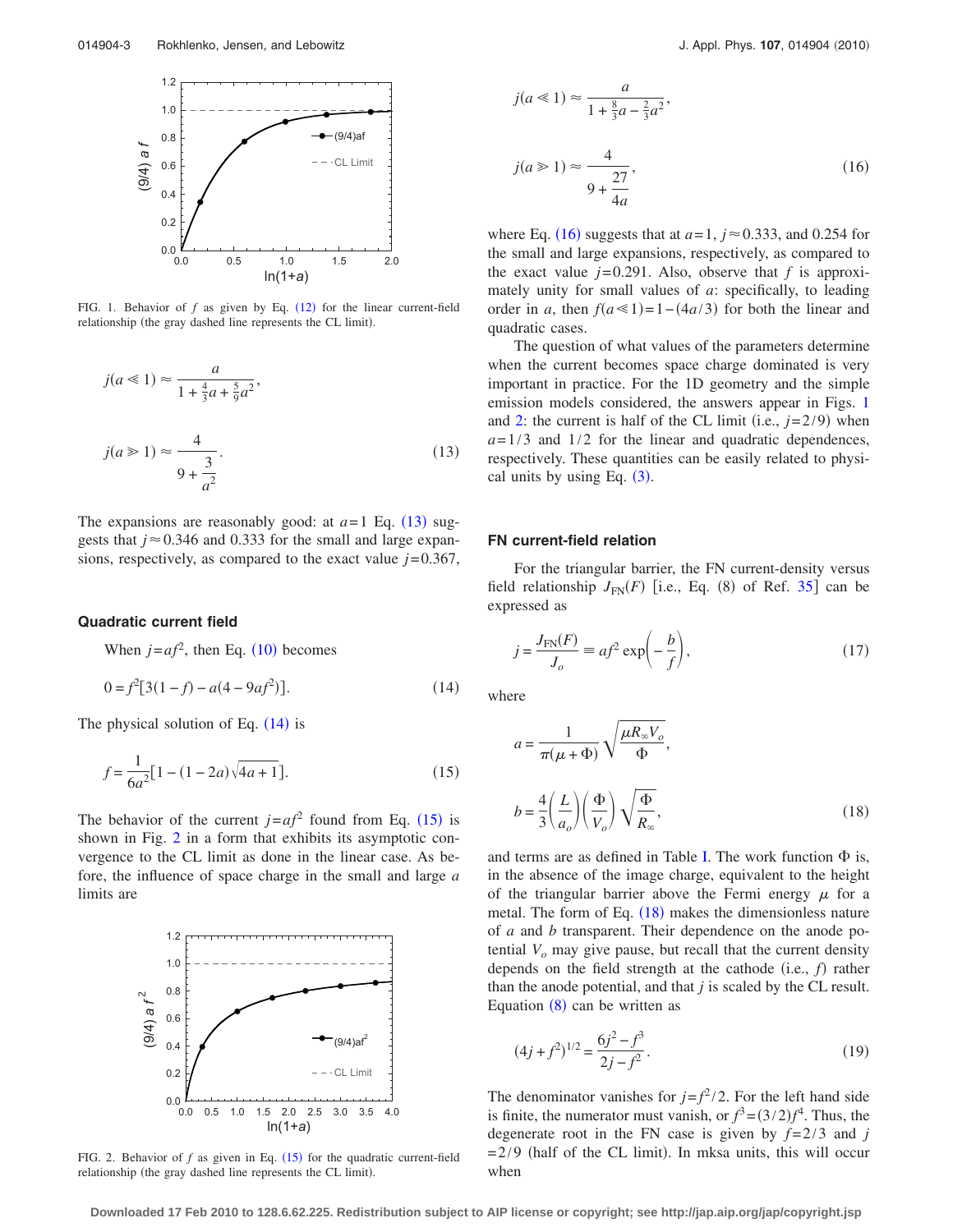<span id="page-3-1"></span>

FIG. 3. Onset of space charge effects for a high (4.0 eV) work function for the 1D field emission current density assuming a 1  $\mu$ m anode to cathode separation, metal-like parameters, and a triangular barrier [no Schottky bar-rier lowering—Eq. ([17](#page-2-7))]. The dashed line represents the FN equation with  $F = V_o / L$ ; the solid thick line therefore corresponds to  $F = fV_o / L$  and therefore includes the effects of space charge.

<span id="page-3-0"></span>
$$
V_{\text{trans}} = \frac{2\Phi\left(\frac{L}{a_o}\right)\sqrt{\frac{\Phi}{R_{\infty}}}}{\ln\left[\frac{2}{\pi(\mu+\Phi)}\sqrt{\frac{\mu R_{\infty}V_{\text{trans}}}{\Phi}}\right]},\tag{20}
$$

which can be solved iteratively. For example, for  $L=1 \mu m$ ,  $\mu$ =7 eV, and  $\Phi$ =4 eV, then  $V_{trans}$  converges to 21.953 keV after eight iterations for a starting guess of 10 keV.  $V_{trans}$ therefore serves as a transition point between when one branch of the numerical solution of  $j_{FN}(f)$  is taken *(V*  $\langle V_{\text{trans}} \rangle$  versus the other  $(V > V_{\text{trans}})$ : this affects, for example, the maximum and minimum *V* considered in a bisection method to find the current density, as in the first branch  $V_{trans}$  is the larger value, whereas in the second branch, it is the smaller. For an  $L$  of 1  $\mu$ m the impact of space charge on the current density versus anode potential is shown in Fig. [3](#page-3-1) for metal-like parameters. Field emission results are more conventionally shown on a FN plot of 1/*V* versus  $ln[J<sub>FN</sub>(V)/V<sup>2</sup>]$ , and so the data of Fig. [3](#page-3-1) are recast in that form in Fig. [4](#page-3-2) with *V* in keV and *J* in A/cm<sup>2</sup> . The impact of lowering the work function to 2.0 and 0.5 eV is shown in Figs. [5](#page-3-3) and [6,](#page-3-4) respectively. The departure from linearity on such plots indicates the impact of space charge forces.

## **Current regimes: Limiting cases**

### *Small current*

<span id="page-3-2"></span>Small values of *a* in the linear, quadratic, and more general cases such as FN correspond to small *j*, and therefore,



FIG. 4. Same as Fig. [3,](#page-3-1) but for the data represented on a traditional FN plot.

<span id="page-3-3"></span>

FIG. 5. Same as Fig. [4,](#page-3-2) but for a middle (2.0 eV) work function. The thin line labeled "CL" is the Child–Langmuir limit [see Eq.  $(5)$  $(5)$  $(5)$ ].

Eqs.  $(13)$  $(13)$  $(13)$  and  $(16)$  $(16)$  $(16)$  for *j* for more general relations can be obtained from an expansion of Eq.  $(9)$  $(9)$  $(9)$  for small  $(1-f)$ : to second order

$$
j(f \approx 1) \approx \frac{3}{4}(1-f) - \frac{15}{64}(1-f)^2.
$$
 (21)

In conjunction with a Taylor expansion of  $j(f)$  for  $f$  near unity given by

$$
j(f) = j(1) - (1 - f)j'(1),
$$
\n(22)

where prime indicates derivative with respect to argument, then to leading order,

<span id="page-3-5"></span>
$$
j(f) \approx \frac{j(1)}{1 + \frac{4}{3}j'(1)} \equiv \frac{j(1)}{1 + \varepsilon},
$$
\n(23)

which is equivalent (to order  $a$ ) to Eqs.  $(13)$  $(13)$  $(13)$  and  $(16)$  $(16)$  $(16)$  with regards to the denominator. For the FN  $j(f)$  then Eqs. ([17](#page-2-7)) and  $(23)$  $(23)$  $(23)$  imply

$$
\varepsilon_{\rm FN} \approx \frac{8}{3} a e^{-b} \tag{24}
$$

and arises from increasing space charge when the cathode efficiency (larger  $a$  and smaller  $b$ ) is larger.

The correction factor  $\varepsilon_{FN}$  that arises from space charge is not difficult to examine experimentally because strong field emission is not required. Importantly, if the anode potential *Vo* and the anode-cathode separation *L* are changed such that their ratio  $F = V_o / L$  remains constant, then by virtue of the definition of  $\varepsilon_{FN}$  and *j*, it is seen

<span id="page-3-4"></span>

FIG. 6. Same as Fig. [4,](#page-3-2) but for a small (0.5 eV) work function and small (0.5 eV) chemical potential.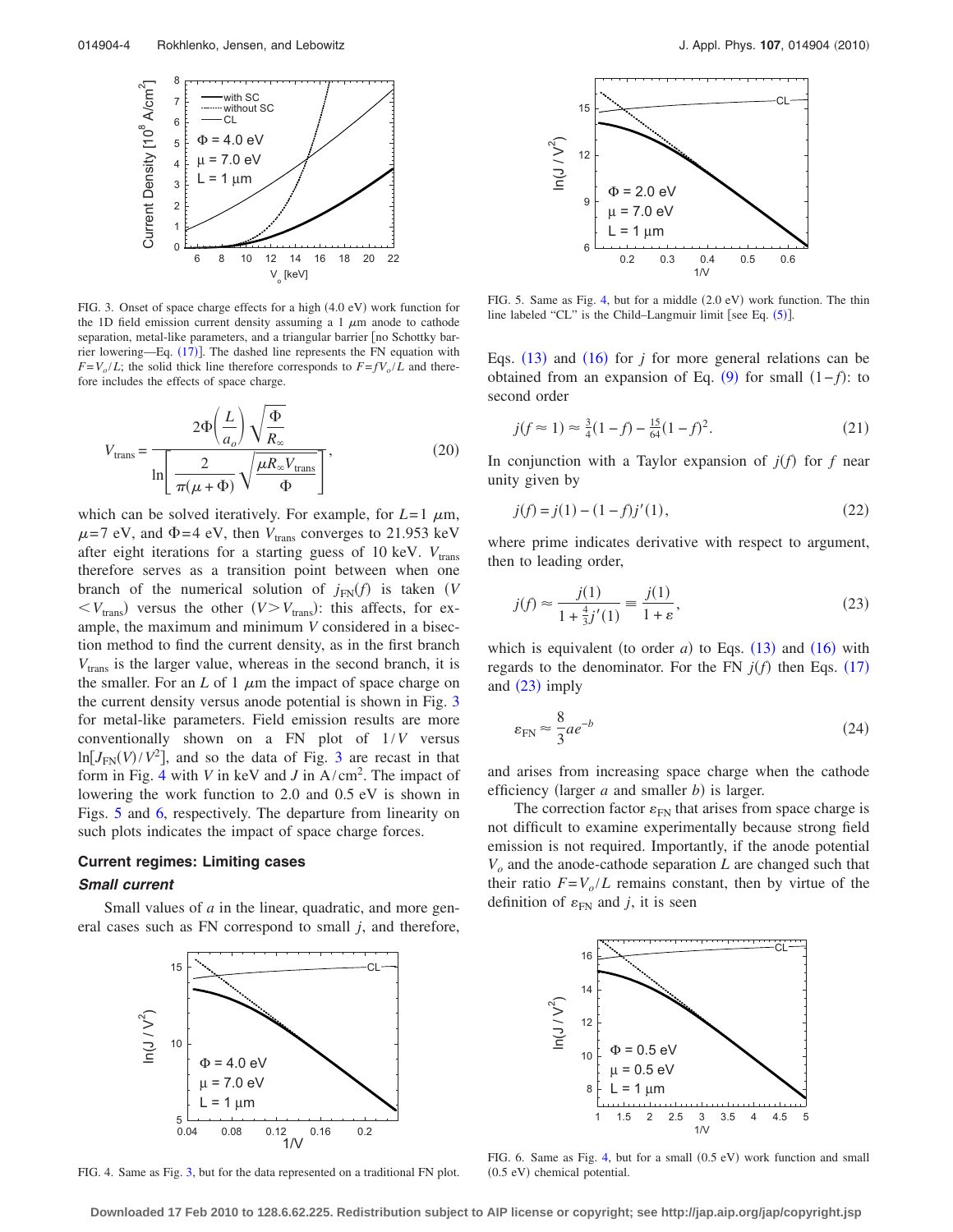$$
\varepsilon_{FN} = \frac{1}{3}(b+2)\frac{J_{FN}(F)}{J_{CL}\left(V_o, L = \frac{V_o}{F}\right)}
$$
(25)

and so because  $J_{CL}(V_o, F/V_o)$  scales as  $V_o^{-1/2}$ , it is seen that  $\varepsilon_{\text{FN}}$  scales as  $V_o^{1/2}$ .

#### *Large current*

When the current density is large and  $j(f)$  of a more complex form [e.g., Eq.  $(17)$  $(17)$  $(17)$ ], then numerical methods are required to solve Eq. ([8](#page-1-2)). However, if emission is so large that  $f$  is small, then from Eq.  $(9)$  $(9)$  $(9)$  it follows that

$$
j = j_o - f^2 \frac{(2 + \sqrt{3f + 1})}{(1 + \sqrt{3f + 1})^2} \approx j_o - \frac{3}{4} f^2,
$$
 (26)

where [from Eq.  $(5)$  $(5)$  $(5)$ ]  $j_o = 4/9$ . That is, when  $f > 1/4$ , then *j* is greater than 90% of the CL limit without much regard to the details of the dependence of *j* on *f*.

For small *f* and constant  $V_o/L$ , then the variation in *j* with *a* for the linear  $(l)$ , quadratic  $(q)$ , and FN relationships behave as

$$
\partial_a j_l = f,
$$
  
\n
$$
\partial_a j_q = f^2,
$$
  
\n
$$
\partial_a j_{FN} = f^2 e^{-b/f}.
$$
\n(27)

We note that for small *f* there is a decrease in the magnitude of these derivatives which manifests iself in a slower ap-proach to the CL limit (see Figs. [1](#page-2-1) and [2](#page-2-4)).

#### **Comparison to PIC simulations**

PIC codes are widely used methods to analyze the impact of space charge forces on beam transport. Electrons can be launched into the anode-cathode gap region, and their presence introduces fields that impede subsequent emission, especially if the emission is dependent on the field at the cathode surface. Although time dependent phenomena, particularly in the form of oscillations in the current density, are to be expected, such variations damp out and a steady state equilibrium can be approached. PIC simulations addressing field emission have been performed by Feng and Verboncoeur: $18$ <sup>they</sup> examined the approach of field emission to space charge limited flow in a 1D simulation. Here, the findings of Feng and Verboncoeur are compared to predictions based on solutions to Eq.  $(9)$  $(9)$  $(9)$ .

There are differences between the emission model used by Feng and Verboncoeur and the triangular barrier model of the original FN equation: an image charge corrected form of the FN equation is employed by the PIC simulations in which the barrier is lowered by a Schottky factor by  $\Delta\Phi$  $=\sqrt{\alpha_{fs}\hbar cF}$ . Therefore, the height of the barrier above the Fermi level  $\mu$  is given by

$$
\phi = \Phi - \sqrt{\alpha_{\text{fs}} \hbar c F} \equiv (1 - y)\Phi \tag{28}
$$

which defines the term *y*. As discussed by Murphy and Good, $8$ <sup>8</sup> the primary impact of the Schottky factor is to alter the *a* and *b* factors in Eq. ([17](#page-2-7)) by appending  $t(y)^{-2}$  to the

former and  $v(y)$  to the latter (and will be treated in greater detail in the second study<sup>36</sup>): the intention here is to compare the 1D theory of Eq.  $(10)$  $(10)$  $(10)$  to the PIC simulations of Feng and Verboncoeur, and so their approximations shall be used temporarily. However, as discussed by Forbes,  $F_{\text{max}}$  $=\Phi^2/\alpha_{fs}\hbar c$  corresponds to that field which lowers the emission barrier to the Fermi level (i.e.,  $\phi = 0$ ): thus, in the usage of the FN equation with image charge correction, fields larger than  $F_{\text{max}}$  are disallowed by the approximations from whence the FN equation is derived. $38$  If the largest field considered is 10 GV/m, then the work function must be larger than 3.8 eV. As a result, only the findings summarized in Fig. 11 of Ref. [18](#page-8-9) for which the work function is 4 eV and the anode-cathode separation is 1  $\mu$ m are considered.

As shown elsewhere,  $39,40$  $39,40$  the impact due to changes in a tunneling barrier shape on the exponential term in the FN equation is captured in the factor  $v(y)$  (for the image charge potential) or analogs to it. That is, the image charge barrier FN equation can be made to resemble the triangular barrier FN equation *if the effective work function*  $\Phi_{\text{eff}}$  *depends on the field F*. From Eq.  $(18)$  $(18)$  $(18)$ , it is seen that the exponential term of the triangular barrier FN equation scales as  $b \propto \Phi^{3/2}$ . Equating the exponential arguments of the triangular barrier FN equation with the image charge form, it is seen

<span id="page-4-0"></span>
$$
\Phi_{\text{eff}}^{3/2} = \Phi^{3/2} v \left( \frac{1}{\Phi} \sqrt{\alpha_{\text{fs}} \hbar c F} \right). \tag{29}
$$

The coefficient of the exponential terms in both the triangular and image charge FN equations have different dependences on the work function parameter. In keeping with the "effective" work function concept, a factor of *C* is appended to the triangular FN equation. A naive equivalence between the triangular and effective equations then suggests

<span id="page-4-1"></span>
$$
C \approx \frac{1}{4\Phi t(y)^2} \left(\frac{\Phi_{\rm eff}}{\mu}\right)^{1/2} (\mu + \Phi_{\rm eff}),\tag{30}
$$

which, for copperlike parameters and fields of  $3 \text{ GV/m}$  (the image charge barrier more closely resembles a triangular barrier for low field) is  $C \approx 0.42$ . Because the equivalence is not exact (an effective work function only roughly relates an image charge barrier to a triangular barrier) it can only be concluded that *C* is on the order of 1/2.

Solutions of Eq.  $(10)$  $(10)$  $(10)$  using Eq.  $(17)$  $(17)$  $(17)$  for  $j(f)$ , and Eq. ([18](#page-2-6)) for *a* and *b* for which  $\Phi$  is replaced by  $\Phi_{\text{eff}}$  as per Eq.  $(29)$  $(29)$  $(29)$  were calculated. The final *j* was then scaled by the factor *C*= 1/2. Observe that scaling by *C* does *not* make the scaled  $j$  [the solution of Eq.  $(9)$  $(9)$  $(9)$ ] the same as the space charge limited FN current found by Feng and Verboncoeur: the scaling is *only* to show that the 1D triangular barrier FN equation used in Eq. ([9](#page-1-5)) anticipates the image charge FN equation in that their dependence on  $F$  is qualitatively comparable. Using the approximation Feng and Verboncoeur use of  $v_{FV}(y)$  $\approx 1 - y^{1.69}$ , the results of the comparison are shown in Fig. [7:](#page-5-0) the combination of an effective work function and a scaling parameter anticipates the PIC simulations remarkably well, demonstrating that the 1D solution using the triangular barrier FN equation is, in fact, a good predictor (albeit not a replacement) of the behavior to be found using the image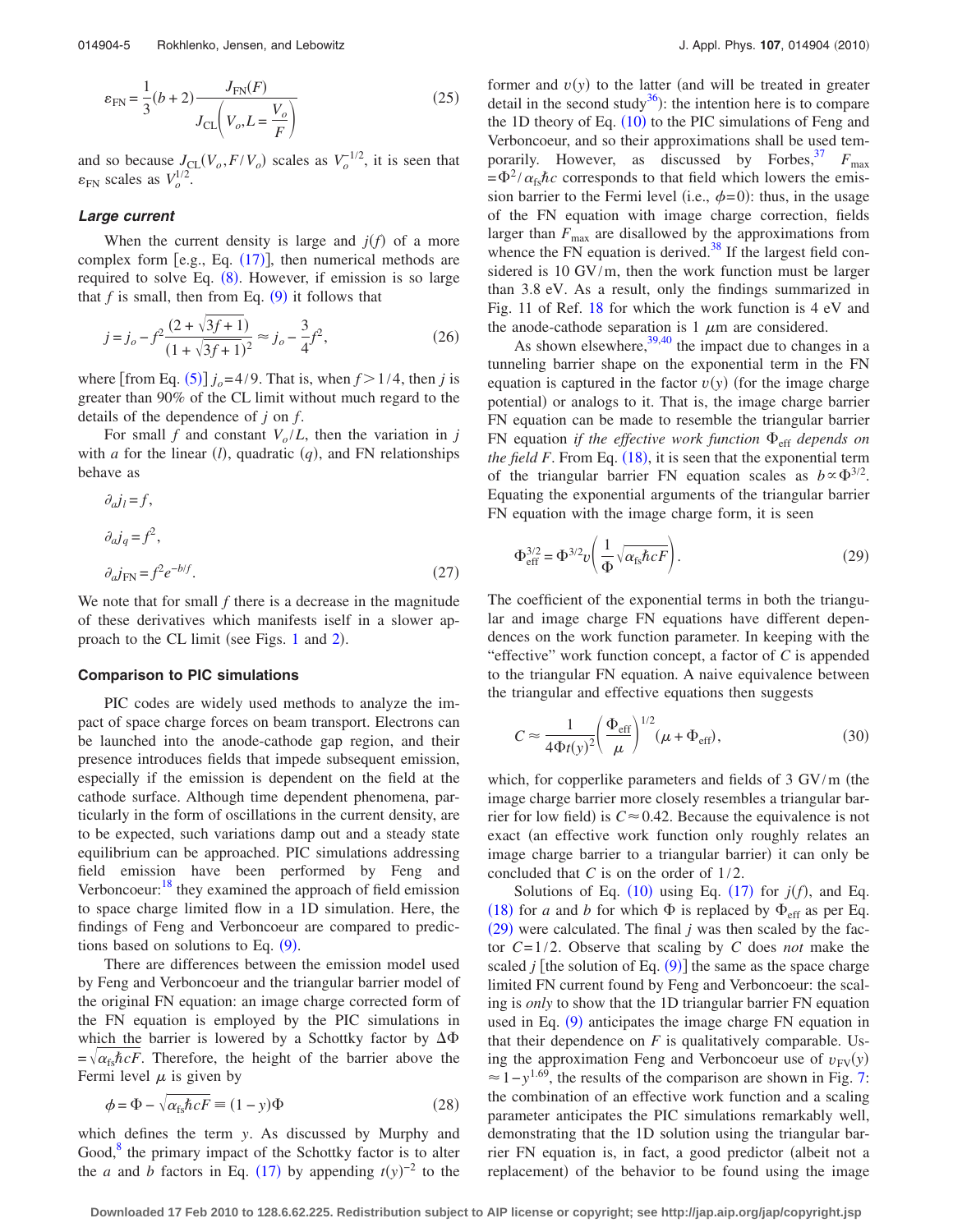<span id="page-5-0"></span>

FIG. 7. Comparison of the space charge limited current as a function of applied field (ratio of anode voltage to anode-cathode separation) data of Fig.  $11(a)$  of Ref. [18](#page-8-9) ("Feng and Verboncoeur") to Eq.  $(10)$  $(10)$  $(10)$  using the effective work function  $\Phi_{\text{eff}}$  of Eq. ([29](#page-4-0)) without ("unscaled JFN") and with ("scaled JFN")  $C = 1/2$ : see discussion following Eq.  $(30)$  $(30)$  $(30)$ .

charge FN equation in PIC simulations to within a scale factor *C* for the space charge limited current.

The triangular barrier FN equation was used so that small work function potentials could be considered without running afoul of the Schottky factor lowering the emission barrier to below the Fermi level. Not only for small barriers but also for barriers, in general, the  $j$  of Eq.  $(9)$  $(9)$  $(9)$  can be suitably modified to accommodate situations where temperature and/or field make the emitted current density complex and possibly temperature dependent (e.g., the general thermal field equation given by Eq.  $(36)$  $(36)$  $(36)$  of Ref. [41](#page-9-14)).

#### **Connection of the 1D model to an array**

The 1D model regards emission of uniform sheets of charge from a surface. $42$  Field emission arrays, in contrast, emit from a lattice of emitter sites. As is well known in electrostatics (and explicitly utilized by the point charge model $20,21$  $20,21$ ), conducting surfaces can be replaced by equipotential surfaces at the same potential, and the converse holds as well: the equipotential surface signifying "anode" in the point charge model becomes the "cathode" of the 1D region,

<span id="page-5-1"></span>

FIG. 8. (Color online) Schemmatic of an array of emitters in the ungated (left) and gated (right) configurations. The 1D approach applies for large *z* (top) and the unit cell approach for small  $z$  (bottom). An enlargement of the gated emitter is shown on the bottom right, and its Saturn model representation on the bottom left, where the point and ring charges are in the gate plane.

as schematically illustrated in Fig. [8.](#page-5-1) How far from the plane of charges the anode in the point charge model must be before the discrete nature of the PCM is sufficiently smoothed to approximate the planar cathode in the 1D approach is now investigated.

Consider a sheet of point charges spaced on a square grid for which the tip-to-tip distance is  $a_{tt}$  (alternately, the pitch of the array) and the magnitude of each charge is proportional to  $\lambda$ : by superposition, the sheets due to the other  $\lambda$ 's can be considered separately and combined afterward. Express all lengths in units of  $a<sub>tt</sub>$  and to take the cathode surface to be at  $z=0$  and the anode to be at  $z=N/2$  and far away  $(N \geq 1)$ . For the anode potential to be constant and uniform, image charges of equal and opposite sign to the cathode point charges are placed at *z*=*N*. The potential everywhere between  $0 \lt z \lt N/2$  is then given by

<span id="page-5-2"></span>
$$
V(x, y, z) = V_0 + \frac{\lambda}{4\pi\epsilon_0 a_{\text{tt}}}\sum_{j=-\infty}^{\infty}\sum_{k=-\infty}^{\infty}\varphi_{jk}(x, y, z),
$$

$$
\varphi_{jk}(x, y, z) = \frac{1}{R_c} - \frac{1}{R_a} = \frac{R_a^2 - R_c^2}{R_a R_c (R_a + R_c)} = \frac{N(N - 2z)}{R_c R_a (R_c + R_a)},
$$
  

$$
R_c = [(j - x)^2 + (k - y)^2 + z^2]^{1/2},
$$

$$
R_a = [(j - x)^2 + (k - y)^2 + (N - z)^2]^{1/2},
$$
\n(31)

where the ordering of the arguments in  $\varphi$  reflect that the potential satisfies  $V(x+n, y+m, z) = V(x, y, z)$  for integers *n* and *m*, and therefore *x* and *y* may be assumed less than 1/2. For computational purposes, the last form of  $\varphi_{i,j}$  in Eq. ([31](#page-5-2)) is preferred. Likewise, the *z* component of the field is given by

<span id="page-5-3"></span>
$$
\hat{z} \cdot \mathbf{F}(x, y, z) = \frac{\lambda}{4 \pi \varepsilon_0 a_{\text{tt}}^2} \sum_{j=-\infty}^{\infty} \sum_{k=-\infty}^{\infty} \varphi'_{jk}(x, y, z),
$$

$$
\varphi'_{jk}(x, y, z) \equiv \frac{z}{R_c^3} + \frac{N - z}{R_a^3}.
$$
(32)

The other components are analogous, but the *z* component is dominant. How large must *z* be before the point particle nature of the charges is obscured sufficiently to approximate the 1D framework is the question.

Consider a finite circular array of point charges of diameter 2*M* such that Eq. ([31](#page-5-2)) is the  $M \rightarrow \infty$  limit. It is expedient to numerically analyze finite *M* and generalize to the *M*  $\rightarrow \infty$  case. For *z* sufficiently large that the series can be well approximated by an integral, it follows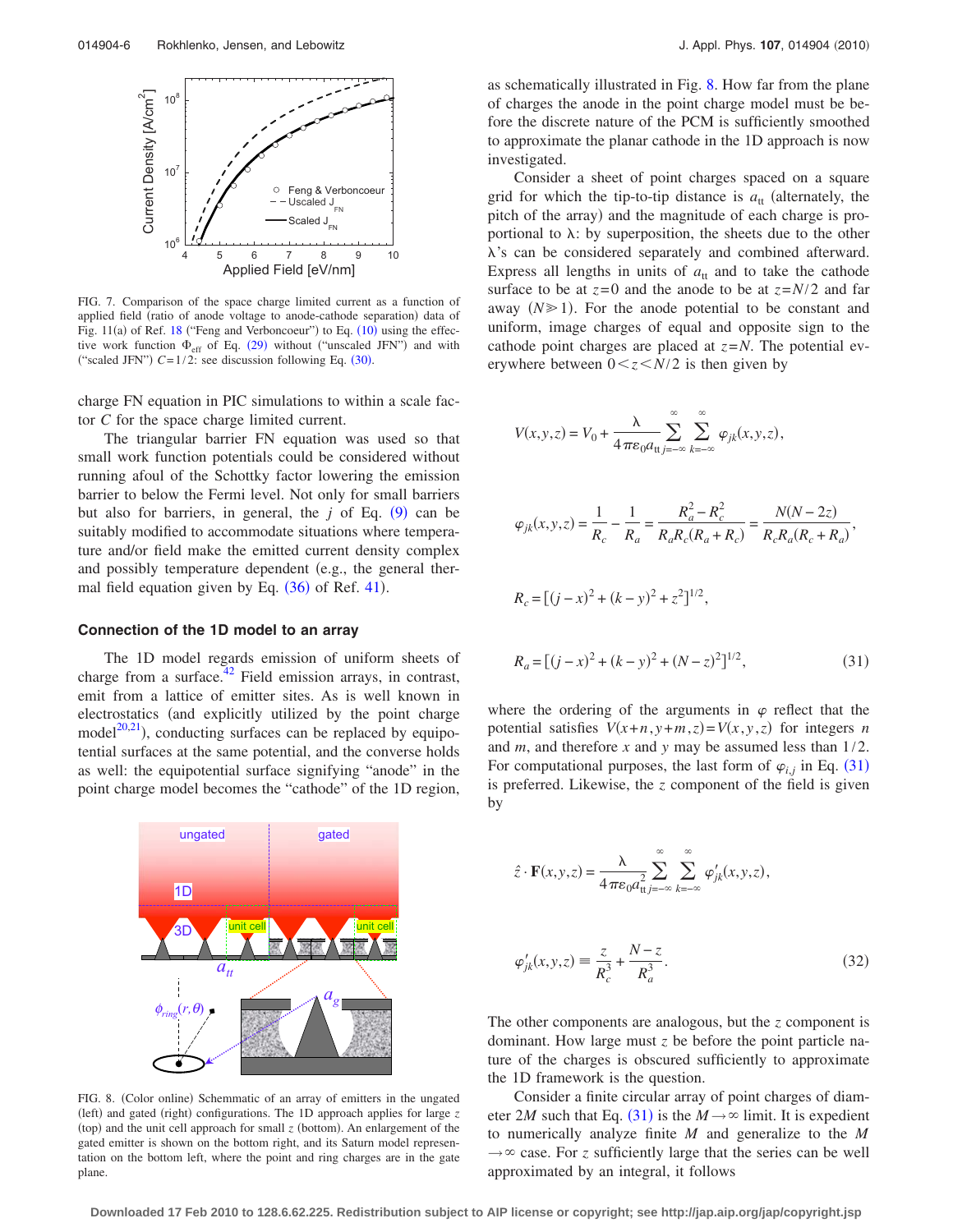<span id="page-6-2"></span>

FIG. 9. (Color online) The *z* component of the gradient of the potential along the diagonal defined by  $x=y$  for a circular emitters arranged on a square grid with  $(N, M) = (5, 10)$  for the left (a), and (10,40) for the right (b) for various values of  $z$  (red (dashed) = 0.4, blue (thin line) = 0.8, black (thick line) =  $1.6$ ). The length is scaled by half of the diagonal of the total square region (that is,  $\sqrt{2M}$ ). For infinite uniform charged parallel plates, the field between them would be constant (independent of  $z$ ) and equal to  $F_o$ .

<span id="page-6-1"></span>
$$
\hat{z} \cdot \mathbf{F} = \lim_{M \to \infty} F_M,
$$
\n
$$
\frac{F_M}{F_o} = \frac{1}{4\pi} \sum_{j=-M}^{M} \sum_{k=-\sqrt{M^2 - j^2}}^{\sqrt{M^2 - j^2}} \varphi'_{j,k}(z)
$$
\n
$$
\approx \frac{1}{2} \int_0^M \left\{ \frac{zr}{(r^2 + z^2)^{3/2}} + \frac{(N-z)r}{[r^2 + (N-z)^2]^{3/2}} \right\} dr
$$
\n
$$
= 1 - \frac{z}{2\sqrt{M^2 + z^2}} - \frac{(N-z)}{2\sqrt{M^2 + (N-z)^2}},
$$
\n(33)

where  $F_o = \lambda / \varepsilon_0 a_{tt}^2$ . It is seen that the second two terms in the third line of Eq.  $(33)$  $(33)$  $(33)$  are equivalent to

<span id="page-6-5"></span>
$$
\frac{z}{2\sqrt{M^2 + z^2}} + \frac{(N-z)}{2\sqrt{M^2 + (N-z)^2}} = \frac{1}{2} \int_M^{\infty} r dr \varphi'_{jk}(z)|_{j^2 + k^2 = r^2}.
$$
\n(34)

For  $M \ge N > z$ , then to leading order the *z* component of field is  $F = F_o[1 - (N/2M)]$ . Clearly, as  $M \rightarrow \infty$ , *F* approaches the parallel plate solution  $F_o$ . The finite *M* form of Eq. ([32](#page-5-3)) can be evaluated numerically, and how large *z* should be can be inferred from when Eq.  $(33)$  $(33)$  $(33)$  approaches its  $1 - (N/2M)$  limit. Consider the variation in  $F_M/F_o$  given by Eq. ([33](#page-6-1)) along the line  $x=y$ , for which variations are at their maximum, for representative values of  $(N, M)$  of  $(5, 10)$  and  $(10, 40)$  in Fig. [9.](#page-6-2) For  $z > 1$ , the undulations in  $F<sub>z</sub>$  are largely absent. This can also be seen in the behavior of the potential itself in Fig. [10](#page-6-3) for  $(N, M)$  values of  $(4, 8)$  at  $z = 0.4$  (A) and  $z = 1.6$  (B): the color scales differ as the potential increases with *z*, but it is clear that the collection of pointlike potentials for  $z < 1$ merges into a more uniform, or sheetlike, behavior for *z*  $>1$ . The small values of *N* and *M* are to facilitate visual inspection, but field emitter arrays are characterized by far larger *M* than considered herein, for which  $F<sub>z</sub>$  is more nearly constant within the disk defining the active array area. Consequently, *z* values of order unity are the appropriate locations for which to transition from a unit cell representation (discussed separately $36$ ) to the 1D approach, with the anode

<span id="page-6-3"></span>

FIG. 10. (Color online) Same as Fig. [9,](#page-6-2) but showing the potential itself over the array for  $(N, M) = (4, 8)$  and  $z = 0.4$  (a) and 1.6 (b). The solid color in the center of B shows that as *z* increased beyond unity, the potential near the center is more uniform.

of former being the cathode plane of the latter. Issues remain about the optimal choice of the field of that boundary, and how to account for its small but nevertheless present variation with *x* and *y*, but those questions shall be taken up in a separate study. For present purposes, the 1D *f* is related to the 3D  $F_o$  via  $f \propto F_o$  and  $j \propto I_{\text{tip}} / a_{\text{tt}}^2$ .

A demonstration of how rapidly the potential (or electric field) directly above a point charge converges with the potential (or electric field) above the midpoint of four point charges provides the final indication of how rapidly the ripples in Figs.  $9$  and  $10$  decline. As seen in Eq.  $(31)$  $(31)$  $(31)$  for the potential and Eq.  $(32)$  $(32)$  $(32)$  for the field, it will amount to finding numerically how rapidly the potentials off axis and on axis approach the same value. From Eq.  $(31)$  $(31)$  $(31)$ , it is seen that such a question can be most easily answered by ignoring  $V_0$  and evaluating

<span id="page-6-4"></span>
$$
R_{\varphi}(z) = \frac{\sum_{j^{2}+k^{2} \le M^{2}} \varphi_{jk}(0,0,z) + \delta_{M}}{\sum_{j^{2}+k^{2} \le M^{2}} \varphi_{jk} \left(\frac{1}{2}, \frac{1}{2}, z\right) + \delta_{M}} - 1,
$$
  

$$
R_{F}(z) = \frac{\sum_{j^{2}+k^{2} \le M^{2}} \varphi_{jk}'(0,0,z) + \delta_{M}'}{\sum_{j^{2}+k^{2} \le M^{2}} \varphi_{jk}' \left(\frac{1}{2}, \frac{1}{2}, z\right) + \delta_{M}'}
$$
(35)

Equation  $(35)$  $(35)$  $(35)$  will approach 0 as *z* increases. It is seen that adding  $4\pi\epsilon_0 a_{tt}V_0/\lambda$  to both the numerator and denominator in the fractional part (where the  $M \rightarrow \infty$  limits give terms leading to the potential and field from  $R_{\varphi}$  and  $R_F$ , respectively) will only cause  $R_{\varphi}$  and  $R_F$  to decrease more rapidly. Therefore, Eq.  $(35)$  $(35)$  $(35)$  is a good metric to consider how the ripples fade. The terms  $\delta_M$  and  $\delta'_M$ , evaluated analogously to Eq. ([34](#page-6-5)), appear in both the numerator and denominator, as for large *M*, whether  $x=y=0$  or  $1/2$  is of small importance. We find

<span id="page-6-0"></span>
$$
\delta_M = \frac{1}{2} \{ [M^2 + (N - z)^2]^{1/2} - [M^2 + z^2]^{1/2} \},\
$$

$$
\delta'_M = \frac{1}{2} \left\{ \frac{z}{[M^2 + (N - z)^2]^{3/2}} + \frac{N - z}{[M^2 + z^2]^{3/2}} \right\}.
$$
(36)

The behavior of  $R_{\varphi}(z)$  and  $R_F(z)$  are shown in Fig. [11](#page-7-0) as a function of  $z$  where  $M$  is taken to be 20 (for comparison,  $M=10$  is also shown, and  $N=10$  for both): it therefore is a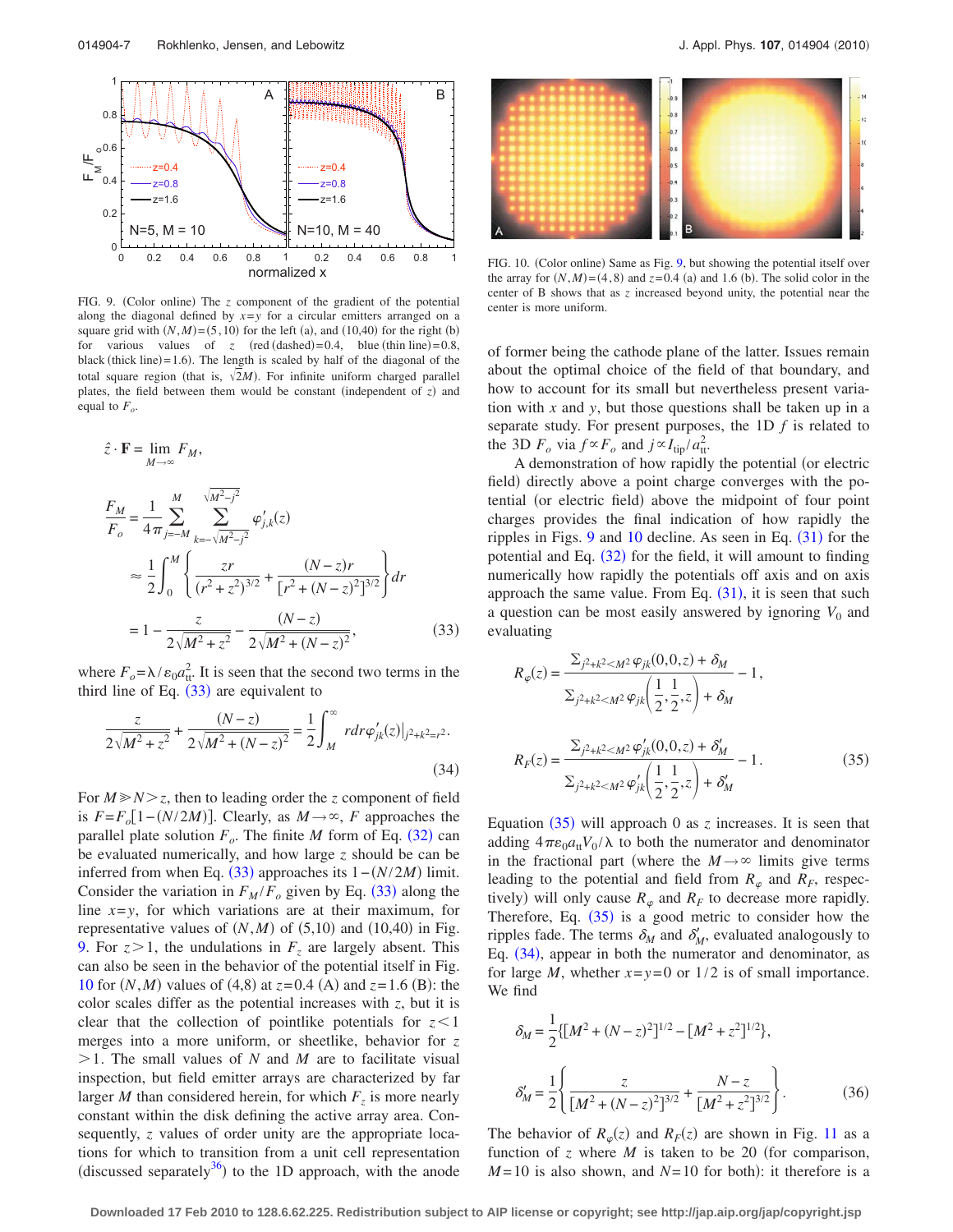<span id="page-7-0"></span>

FIG. 11. Magnitude of the ripple amplitude functions  $R_{\varphi}$  and  $R_F$  as a function of distance  $z$  from the cathode surface, where  $z$  is in units of the tip-to-tip spacing of the array, for the "monopole" model of Eq. ([35](#page-6-4)).

measure of the amplitude of the ripples of Fig. [9](#page-6-2) and demonstrates the rapidity with which those ripples vanish. The field ripples vanish less rapidly than the potential ripples because  $\varphi'$  is more sensitive to variations than  $\varphi$ .

With a minor modification, it is possible to consider a cathode composed of sharper tips in a background field *Fo*. Let the cathode plane be at  $z=0$  as before, but now consider two oppositely charged particles symmetrically placed about the *z* plane for each emitter which we shall call the "dipole" model (it anticipates the dipole model that shall be examined at length in the single-tip space charge investigation considered separately), in contrast to Eq.  $(35)$  $(35)$  $(35)$  that uses only one charge to represent the tip ("monopole" model). Therefore, the potential of the dipole in a background field is given by

<span id="page-7-2"></span>
$$
V_{\text{dipl}}(x, y, z) = F_o z + \frac{\lambda}{4 \pi \varepsilon_0 a_{\text{tt}} \sum_{j=-\infty}^{\infty} \sum_{k=-\infty}^{\infty} \varphi_{jk}^{\text{dipl}}(x, y, z),
$$
  

$$
\varphi_{jk}^{\text{dipl}}(x, y, z) = \frac{1}{R_+} - \frac{1}{R_-},
$$
  

$$
R_{\pm} = [(j - x)^2 + (k - y)^2 + (z \pm d)^2]^{1/2}.
$$
 (37)

In other words, the anode at  $z = N/2$  in the monopole model has been replaced by a background field  $F_o$ . As done with  $V_0$ in the monopole model, the background field  $F<sub>o</sub>$  may be neglected in the dipole analog of Eq.  $(35)$  $(35)$  $(35)$ , as the ratios minus 1 will be smaller with  $F<sub>o</sub>$  than without it, and so the calculation without  $F<sub>o</sub>$  serves as an upper bound. It is seen that the dipole model formulas for  $R_{\varphi}$  and  $R_F$  are obtained by the replacements  $N \rightarrow 2d$  and  $z \rightarrow z + d$  in the monopole formulas for *R* and  $\delta$ , but the interpretations are different: *d* in the dipole model is smaller than the tip-to-tip spacing, whereas *N* in the monopole model is much greater than the tip-to-tip spacing. Performing the analogous calculation for the dipole model, the results are shown in Fig.  $12$  using  $M = 20$ .

#### **Gated structures**

A final complication is the possible presence of a gate near the field emitter, which for field emitter array (FEAs)

<span id="page-7-1"></span>

FIG. 12. Magnitude of the ripple amplitude functions  $R_{\varphi}$  and  $R_F$  as a function of distance *z*−*d*, where *z* is in units of the tip-to-tip spacing of the array, for the dipole model of Eq.  $(37)$  $(37)$  $(37)$ .

serves to modulate the array: "emission-gated" current is required by a variety of technological applications from displays to microwave amplifiers $9^{\circ}$  $9^{\circ}$  and FELs.<sup>[31](#page-9-4)</sup> The simplest model of the gate (a metal plane collinear with the emitter apexes from which disks centered about the emitter apex are excised, as shown in the expanded diagram in Fig. [8](#page-5-1) of the gated cell) is to add to the charges that represent the emitter a charged ring to represent the gate (the so-called Saturn model $^{43}$ ). The potential is then, in spherical coordinates,

$$
\varphi_{\text{saturn}}(r,\theta) = \frac{q}{4\pi\epsilon_0} \left\{ \frac{q_{\text{tip}}}{r} - \frac{q_{\text{ring}}}{r} \sum_{l=0}^{\infty} (-1)^l \frac{(2l)!}{2^{2l}(l!)^2} P_{2l}(\cos\theta) \right\},\tag{38}
$$

where  $P_l(\cos \theta)$  is a Legendre polynomial, and where the magnitudes of the charges  $q_{tip}$  and  $q_{ring}$  are comparable. Therefore  $\varphi$  decreases faster than in the ungated case when the ring is absent, to leading order as  $(q_{\text{tip}}-q_{\text{ring}})/r$ , or, if  $q_{\text{tip}} = q_{\text{ring}}$ , as  $2q_{\text{tip}}a_g^2 / r^3$  for small  $\theta$ . Therefore, an array of Saturn rings plus charges should coalesce more rapidly to the 1D representation than the ordered array of bare point charges considered previously.

For both gated and ungated geometries, an approach that may allow for the estimation of the impact of space charge on field emission from arrays in a manner amenable to PIC beam simulation codes is suggested. PIC is used to model the injection and acceleration of charge bunches especially when space charge complicates transport and causes emittance growth.<sup>19[,44](#page-9-17)[–48](#page-9-18)</sup> Indeed, the needs of PIC codes suggest using the PCM approach to develop the cathode boundary of the PIC simulation. In so framing the problem, the space charge limits considered in the 1D section of this work have direct bearing to more comprehensive and time dependent PIC simulations, thereby allowing field emission sources to be treated by methods that in the past have been profitably used primarily on planar cathode structures.

#### **UNIVERSAL FEATURES OF FIELD EMISSION IN 1D**

In spite of its simplicity, the 1D CL model for a cathode of unlimited emissivity plays a very important role in the design and analysis of various devices<sup>1</sup> as well as for devel-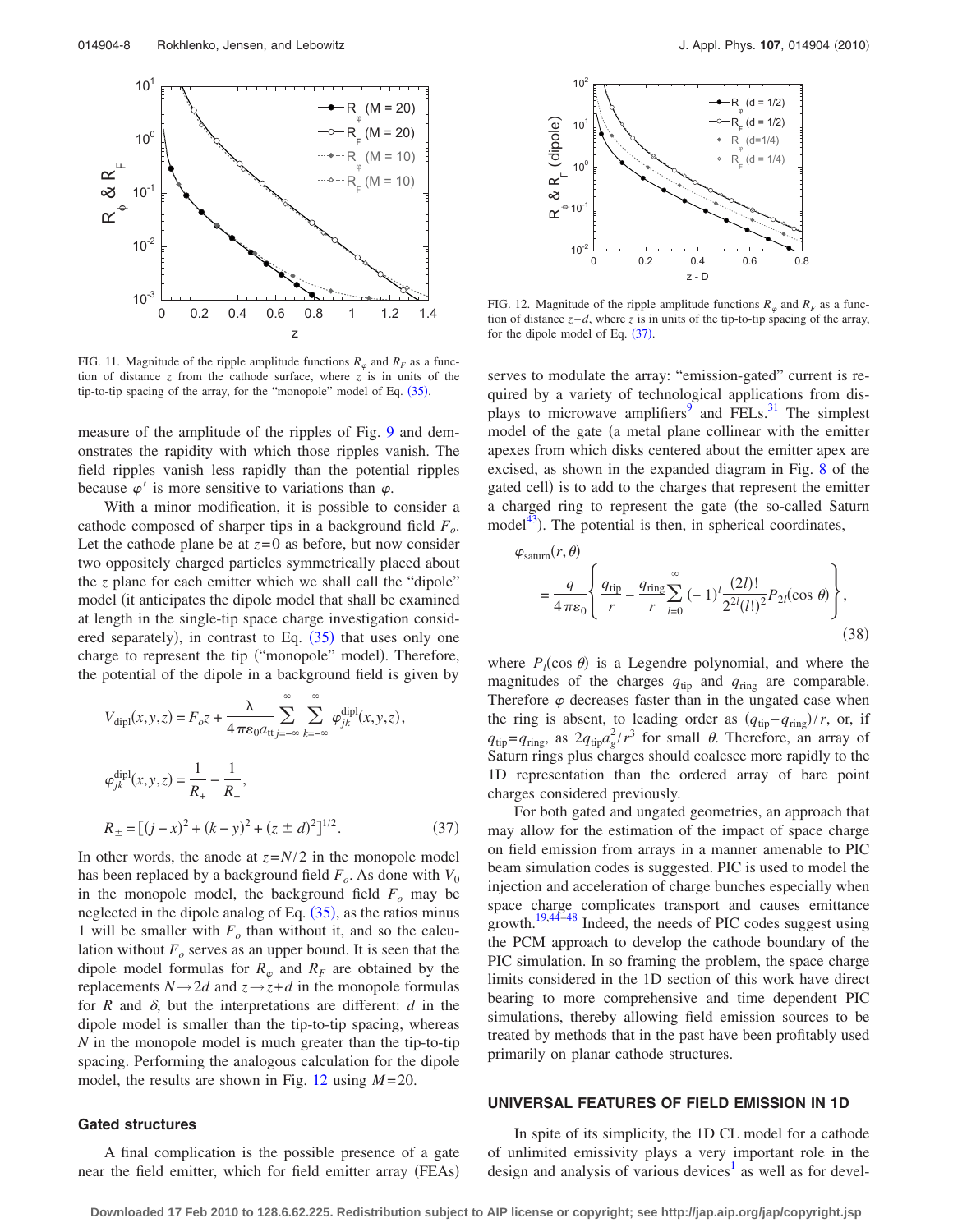<span id="page-8-18"></span>

FIG. 13. The ratio of  $9j/4$ , where *j* is the ratio of current density with the CL limit, as a function of *f* (ratio of surface field *F* to vacuum field  $V_o/L$ ) for various current-field relationships: *L*=linear; *Q*= quadratic, and FN =Fowler-Nordheim, for the cases *a*=*b*=1.

oping effective computational schemes for more realistic geometries. The situation is more complicated in the case of field emission because the current density depends on the field at the cathode surface, but surprisingly, Eq. ([9](#page-1-5)) allows one to find universal features of emission which are independent of specific cathode properties [as also done by Forbes, $^{17}$ who found a simplified version in his Eq.  $(15)$  $(15)$  $(15)$ , although Eq. ([9](#page-1-5)) here does not introduce extraneous roots]. As noticed by Forbes, and shown by Eq.  $(9)$  $(9)$  $(9)$ , *j* is a function of *f* only, and, in particular, how close the current produced by field emission approaches the CL limit is determined solely by the field at the cathode surface (in units of the vacuum field). To show this, a plot of  $9j/4$  $9j/4$ , with *j* given by Eq. (9), is compared to the example lines  $j_l = f$ ,  $j_q = f^2$ , and  $j_{FN} = f^2 \exp(-1/f)$  is shown in Fig. [13.](#page-8-18) The intersection points of the former with the three latter lines give the value of  $f$  that solves Eq.  $(9)$  $(9)$  $(9)$  for the particular current-field relation (linear, quadratic, or FN, respectively).

As demonstrated in Fig.  $12$ ,  $9j/4>0.9$  as soon as *f*  $< 0.27$  (alternately,  $F < 0.27V_o/L$ ), and even when  $f = 1/2$ , the current is not far from the CL limit  $(9j/4 \approx 0.697)$ . The conclusion that a field with a magnitude of a quarter of the vacuum field  $V_o/L$  is sufficient to make emission almost equal to the CL limit can be observed in experiments. When 9*j*/4 approaches unity and *f* approaches zero, then the fol-lowing relationship is obtained from Eq. ([9](#page-1-5)) for  $F \ll V_o/L$ ,

$$
F^2 \approx \left(\frac{8mq^2}{9\varepsilon_0^2}\right)^{1/2} V_o^{1/2} [J_{\text{CL}}(V_o, L) - J(F)],\tag{39}
$$

where we have returned to dimensioned units and use has been made of Eq. ([5](#page-1-6)). Thus, for a given CL limit, *F* scales as  $V_o^{1/4}$ .

# **CONCLUSION**

The relation of space charge to field emission is an important problem because of the strong variation in the emitted current with the field that exists at the emission site. Consequently, charge between anode and the emitter (or emitter-gate) boundary bears a complex relation to the voltages and separation distances defining the diode region. Three studies of space charge and its impact on field emission are therefore indicated. First, a 1D analysis of the basic Poisson relation in a diode region is required. Second, a representation of a 3D field emitter structure adaptable to the 1D theory is needed. Third, and finally, a method to approximate the boundary needed in the 1D problem by considering the behavior of a 3D periodic array is needed. In the present study, the first and third issues have been addressed, and the second shall be reported separately. Although the present analysis is steady state, its results are commensurate with the asymptotic behavior of the PIC simulations of Feng and Verboncoeur.<sup>18</sup> The transition from 3D to 1D for the case in which field emission arises from a surface that has irregularities or is purposely modified in such a way that the average spacing between the irregularities (spikes) is  $H$ , than at a height *H* above the surface of the cathode toward the anode, the electric field is indistinguishable from the 1D field, which is of consequence when cell-size constraints that are already important in PIC codes (e.g., Ref. [19](#page-8-10)) are an issue.

#### **ACKNOWLEDGMENTS**

The work of A.R. and J.L.L. was supported in part by AFOSR Grant No. AF-FA 9550-07; they thank Dr. R. Barker for useful discussions. The work of K.L.J. was supported provided by the *Naval Research Laboratory* and the *Joint Technology Office*; he thanks K. Nguyen *(Beam Wave Re*search) and J. Petillo (SAIC) for useful discussions.

- <span id="page-8-0"></span>1 C. K. Birdsall and W. B. Bridges, *Electron Dynamics of Diode Regions* (Academic, New York, 1966).
- <sup>2</sup>S. Humphries, *Charged Particle Beams* (Wiley, New York, 1990).<br><sup>3</sup>M. Boiser, *Theory and Design of Charged Barticle Beams* (Wile
- <span id="page-8-17"></span>M. Reiser, *Theory and Design of Charged Particle Beams* Wiley, New York, 1994). York, 1994).<br><sup>4</sup>J. S. Fraser and R. L. Sheffield, [IEEE J. Quantum Electron.](http://dx.doi.org/10.1109/JQE.1987.1073544) **23**, 1489
- $^{(1987)}_{5}$ .
- <sup>5</sup>D. H. Dowell, K. J. Davis, K. D. Friddell, E. L. Tyson, C. a. Lancaster, L. Milliman, R. E. Rodenburg, T. Aas, M. Bemes, S. Z. Bethel, P. E. Johnson, K. Murphy, C. Whelen, G. E. Busch, and D. K. Remelius, [Appl. Phys.](http://dx.doi.org/10.1063/1.110583) [Lett.](http://dx.doi.org/10.1063/1.110583)  $63$ , 2035 (1993).
- <span id="page-8-1"></span> ${}^{6}P$ . Michelato, [Nucl. Instrum. Methods Phys. Res. A](http://dx.doi.org/10.1016/S0168-9002(97)00545-7) **393**, 455 (1997).
- <span id="page-8-2"></span><sup>7</sup>W. P. Dyke and J. Trolan, *[Phys. Rev.](http://dx.doi.org/10.1103/PhysRev.89.799)* **89**, 799 (1953).<br><sup>8</sup>E. J. Murphy and B. H. Good, *Phys. Boy.* **102**, 1464.
- <span id="page-8-3"></span> $E^8$ E. L. Murphy and R. H. Good, *[Phys. Rev.](http://dx.doi.org/10.1103/PhysRev.102.1464)* **102**, 1464 (1956).
- <span id="page-8-4"></span><sup>9</sup>W. Zhu, *Vacuum Microelectronics* (Wiley, New York, 2001).
- <span id="page-8-5"></span><sup>10</sup>C. A. Spindt, I. Brodie, L. Humphrey, and E. R. Westerberg, [J. Appl. Phys.](http://dx.doi.org/10.1063/1.322600) **47**, 5248 1976-
- <span id="page-8-6"></span>. 11J. P. Barbour, W. Dolan, J. Trolan, E. Martin, and W. Dyke, [Phys. Rev.](http://dx.doi.org/10.1103/PhysRev.92.45) **<sup>92</sup>**, 45 (1953).
- <sup>12</sup>W. A. Anderson, [J. Vac. Sci. Technol. B](http://dx.doi.org/10.1116/1.586865) 11, 383 (1993).
- <sup>13</sup>R. L. Hartman, W. A. Mackie, and P. R. Davis, [J. Vac. Sci. Technol. B](http://dx.doi.org/10.1116/1.588962) 14, 1952 (1996).
- . 14K. L. Jensen, M. Kodis, R. Murphy, and E. Zaidman, [J. Appl. Phys.](http://dx.doi.org/10.1063/1.365783) **<sup>82</sup>**, 845 (1997).
- <sup>15</sup>Y. Y. Lau, *[Phys. Rev. Lett.](http://dx.doi.org/10.1103/PhysRevLett.87.278301)* **87**, 278301 (2001).
- <span id="page-8-7"></span><sup>16</sup>J. W. Luginsland, Y. Y. Lau, R. J. Umstattd, and J. J. Watrous, *[Phys.](http://dx.doi.org/10.1063/1.1459453)* [Plasmas](http://dx.doi.org/10.1063/1.1459453) 9, 2371 (2002).
- <span id="page-8-8"></span><sup>17</sup>R. G. Forbes, [J. Appl. Phys.](http://dx.doi.org/10.1063/1.2996005) **104**, 084303 (2008).
- <span id="page-8-9"></span><sup>18</sup>Y. Feng and J. Verboncoeur, *[Phys. Plasmas](http://dx.doi.org/10.1063/1.2226977)* **13**, 073105 (2006).
- <span id="page-8-10"></span><sup>19</sup>E. M. Nelson and J. J. Petillo, [IEEE Trans. Plasma Sci.](http://dx.doi.org/10.1109/TPS.2004.828796) **32**, 1223 (2004).
- <span id="page-8-11"></span> $^{20}$ K. L. Jensen, Y. Y. Lau, D. W. Feldman, and P. G. O'Shea, [Phys. Rev. ST](http://dx.doi.org/10.1103/PhysRevSTAB.11.081001) [Accel. Beams](http://dx.doi.org/10.1103/PhysRevSTAB.11.081001) 11, 081001 (2008).
- <span id="page-8-12"></span> $^{21}$ K. L. Jensen, P. G. O'Shea, D. W. Feldman, and J. L. Shaw, J. Appl. Phys. 107, 014903 (2010).
- <span id="page-8-13"></span>. 22W. D. Jensen, F. B. Gerhard, Jr., and D. M. Koffman, in *Van Nostrand's Scientific Encyclopedia*, edited by G. D. Considine and P. H. Kulik Wiley, New York, 2005), p. 1771.
- <span id="page-8-15"></span><span id="page-8-14"></span><sup>23</sup>P. Kruit, M. Bezuijen, and J. E. Barth, [J. Appl. Phys.](http://dx.doi.org/10.1063/1.2162270) **99**, 024315 (2006). . 24M. J. Fransen, M. H. F. Overwijk, and P. Kruit, [Appl. Surf. Sci.](http://dx.doi.org/10.1016/S0169-4332(99)00025-2) **<sup>146</sup>**, 357  $(1999)$ .
- <span id="page-8-16"></span>. 25D. Morris, B. Gilchrist, and A. Gallimore, AIP Conf. Proc. **<sup>552</sup>**, 467